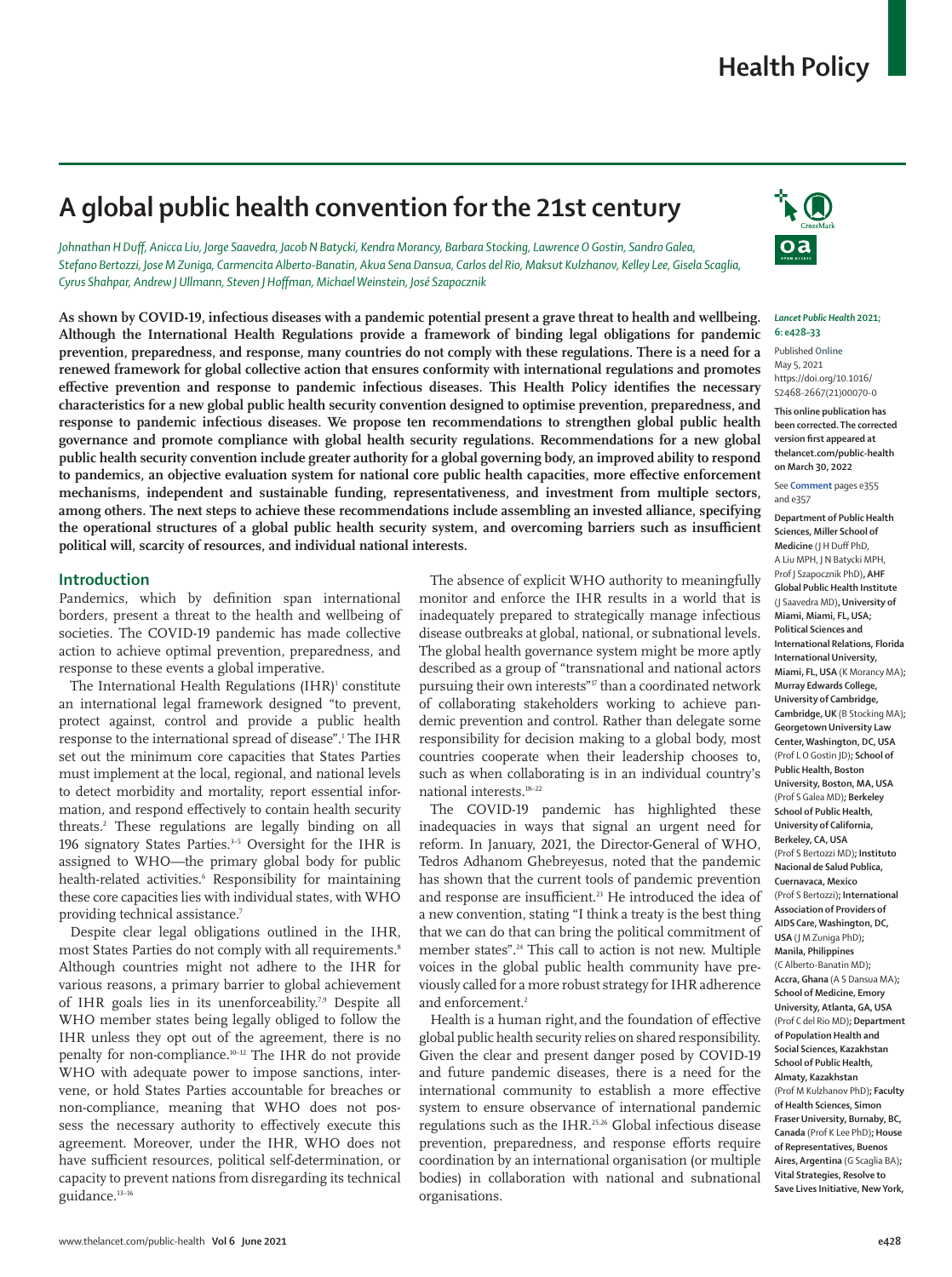**NY, USA** (C Shahpar MD)**; University Hospital of Würzburg, Würzburg, Germany**  (Prof A J Ullmann MD)**; Bundestag, Berlin, Germany**  (Prof A J Ullmann)**; Global Strategy Lab, York University, Toronto, ON, Canada**  (Prof S J Hoffman PhD)**; AIDS Healthcare Foundation, Los Angeles, CA, USA**  (J Saavedra, M Weinstein BA)

Correspondence to: Dr Johnathan H Duff, Department of Public Health Sciences, Miller School of Medicine, University of Miami, Miami 33136, FL, USA **johnathan.duff@gmail.com**

See **Online** for appendix

The inexistence of an adequate system to ensure coordination, collaboration, and compliance with international public health security agreements (such as the IHR bolsters) the need to create a new convention that addresses these shortcomings. This Health Policy presents the necessary characteristics for a functional global convention that can assure an effective pandemic infectious disease prevention, preparedness, and response system. The process used to identify these characteristics is presented in the appendix. We propose ten recommendations to improve the current system of global public health security.

# **Improving the current system of global public health security Authority**

The governance structure for a global public health system should grant necessary authority to one or more agencies, such as WHO, to coordinate pandemic prevention, preparedness, and response globally, including across regions, countries, and subnational jurisdictions. This authority could include an agreedon power to lead countries and other relevant agents to act and collaborate.

An effective global health convention requires a global vision and should provide an agency (or agencies) the necessary authority to monitor, share data, and coordinate activities across countries. This agreement should provide a specified agency (or agencies) with the capacity to coordinate the collection and distribution of resources and information globally. Such a convention should, when necessary (eg, during a pandemic) supersede other authorities and bypass existing regulatory structures, including national jurisdictional authorities. An effective convention requires countries to share some degree of authority so that the governing agency can effectively coordinate activities whenever and wherever they are needed. Such an agreement must also emphasise prevention, including the primary prevention of infectious disease outbreaks, which can involve broadening the existing global health security purview.

# **Responsiveness**

The global public health system (and its governing agency or agencies) should possess the capability to flexibly and rapidly respond to, instil protections for, formulate interventions against, and mobilise and deploy resources for, a range of possible public health security threats and scenarios such as infectious disease outbreaks and pandemics.

A challenging but essential task for a governing agency is to possess the flexibility to prevent, prepare for, and respond to various scenarios in a timely manner at various jurisdictional levels. This flexibility includes the capacity to meet the diverse needs of countries at any given stage of an infectious disease outbreak or pandemic.

### **Expertise**

In a global public health system, one body should exist as the singular authoritative source for information, data, and technical assistance. This agency should possess appropriate technical expertise and must be able to communicate a clear and compelling message to the world.

An effective global public health security system requires a singular body with technical expertise in pandemic prevention, preparedness, response, and recovery. This agency should represent the authoritative source for information, expertise, and technical proficiency. The agency should be the single authoritative guide in case of emerging and re-emerging infectious disease outbreaks the role that WHO is currently authorised to serve. This central body should also be empowered to create and communicate the standards for the world without undue political interference. The communication must be compelling, evidence-based, authoritative, consistent, and include clear expectations for countries regarding public health security policies, benchmarks, and activities.

## **Evaluation**

The capacity of objectively evaluating countries on their progress in achieving requirements and of providing or coordinating remediation for identified deficiencies should be built into a governing framework for a global public health system.

The global public health security convention and its executing body (or bodies) should provide specified agents the authority to do objective, external evaluations of countries on their compliance, and to help to remediate any deficiencies in meeting international standards. An effective framework must emphasise external monitoring of each country's progress in meeting some public health requirements. This process should not rely extensively on countries' self-evaluation (such as how the Joint External Evaluation system operates currently). Additionally, to ensure transparency and promote compliance, the external evaluations should be made publicly available.

The prerogative of a governance framework should include the authority not only to evaluate but also to require remediation, and the capability to assist countries in achieving compliance. Although evaluation could be used to incentivise countries to participate, it might be most effective when framed as a tool to guide and support countries toward desired outcomes rather than as a mechanism for punitive measures.

#### **Enforcement**

Reform must equip a governing body (or bodies) with appropriate enforcement mechanisms, which can include substantial incentives for countries to cooperate, sanctions for non-compliance, or both.

An effective global public health security convention requires a governing body (or bodies) to enforce the framework. Currently, a legally binding agreement such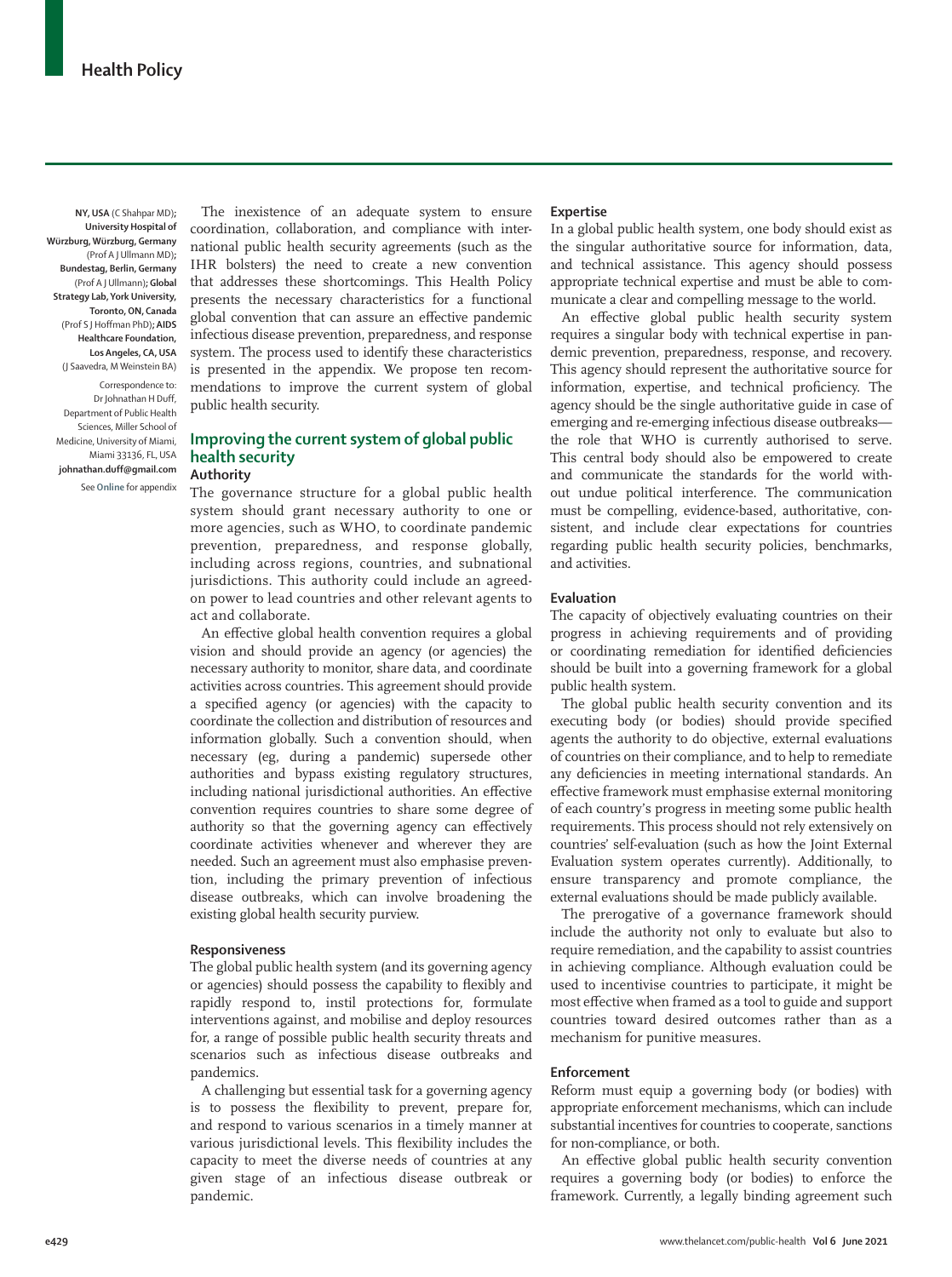as the IHR has no power because it does not have adequate enforcement mechanisms, rendering compliance with the IHR voluntary.

Enforcement mechanisms can include incentives for participation, penalties for non-compliance, or both. Benefits for countries could include tangible resources, such as financial aid or technical assistance in establishing core capacities for pandemic prevention and preparedness, support with pandemic responses, access to data and information, recommendations and guidance, or other services provided by a governing body. These benefits are designed to promote compliance and can differ depending on the country. The incentives must be robust enough to be effective.

Penalties for non-complying countries could include public reprimands, economic sanctions, or denial of benefits, such as those related to travel, trade, and tourism. Moreover, public disclosures of compliance might act either as an incentive or penalty. Incentives and sanctions are a challenging balance. Incentives are more desirable than sanctions, but compliance might not be adequately achieved without some type of penalty. Additionally, enforcement mechanisms must be adapted to each country's specific and unique circumstances, especially regarding the diversity in access to resources and varying abilities to mobilise those resources.

## **Autonomy**

The governing body (or bodies) should be autonomous, having freedom of self-governance and decision making processes resistant to undue political pressures.

The convention's governing body (or bodies) should possess independent decision making powers and be insulated from undue political interference. The body should have the ability to make decisions in the best interest of global health, rather than in the interests of individual stakeholders. Autonomy prevents undue political pressures from interfering with effective execution of the health convention, but does not mean the governing body operates in a vacuum; interdependence with other agents is necessary to effectively execute a global public health convention. Autonomy simply allows for independent, evidence-based decision making, free from conflicts of interest or from the pressure of the individual agendas of participating entities.

Currently, WHO serves as a membership organisation at the behest of the World Health Assembly and its member states, especially those providing substantial financial contributions. The current financing system predominantly consists of voluntary financial contributions from select member states, making WHO particularly vulnerable to political influence and inhibiting WHO's ability to communicate honestly and command transparency from its member states. These limitations render WHO an advisory body, rather than an executive agency that is empowered to act and generate change. The world's leading public health agency must possess the necessary autonomy to decide and act in the best interest of global public health rather than favour its principal contributing members. The nature of an international representative body might be inherently political, but a greater degree of immunity from undue political influence will promote more independent decision making.

### **Financing**

An effective global public health security framework requires a sustainable financing system that protects the governing body (or bodies) from political influence, possible retribution, or the threat of inconsistent funding.

Historically, global public health efforts have been inadequately funded. The main organisations promoting pandemic prevention, preparedness, and response efforts do not possess sufficient resources to maintain necessary core public health capacities.<sup>27</sup> Adequate funding is necessary for effective public health security. Additionally, for a lead global health agency to capably coordinate pandemic prevention, preparedness, and response efforts, it must have sovereign control of its financial resources, requiring a sustainable financing system and, probably, an independent monetary fund dedicated solely to global public health security. Sustainable financing means perennial investments in all stages of infectious disease containment—especially prevention-related activities, before outbreaks occur. Annual funding should be dedicated not only to building core capacities but also to contingencies for possible emergencies in the future, much as how insurance systems function.

There are many ways to achieve sustainable and independent financing. For instance, funds could be contributed primarily (or exclusively) by member states—the countries that will benefit from the governing body's efforts in health security. Countries could still provide some voluntary funding, whereas a certain amount of contribution could be compulsory (or both, as WHO's funding currently works). Compulsory contributions might provide members with a sense of being participants rather than donors. Another option might involve a tax on global private industry or international trade, such as a financial transactions tax, to provide greater sustainability, legitimacy, and autonomy. Alternatively, philanthropic foundations, the private sector, or countries themselves could provide a permanent endowment, allowing for greater autonomy and immunity from individual member states' political influence.

# **Representation**

A governance structure for a global security system must be representative of all countries and other relevant nonstate stakeholders. The governing framework must possess a high degree of transparency and accountability.

The governing structure must be adequately representative of all countries. It should also include other relevant stakeholders from civil society, the public health sector, the private sector, and academia, among others.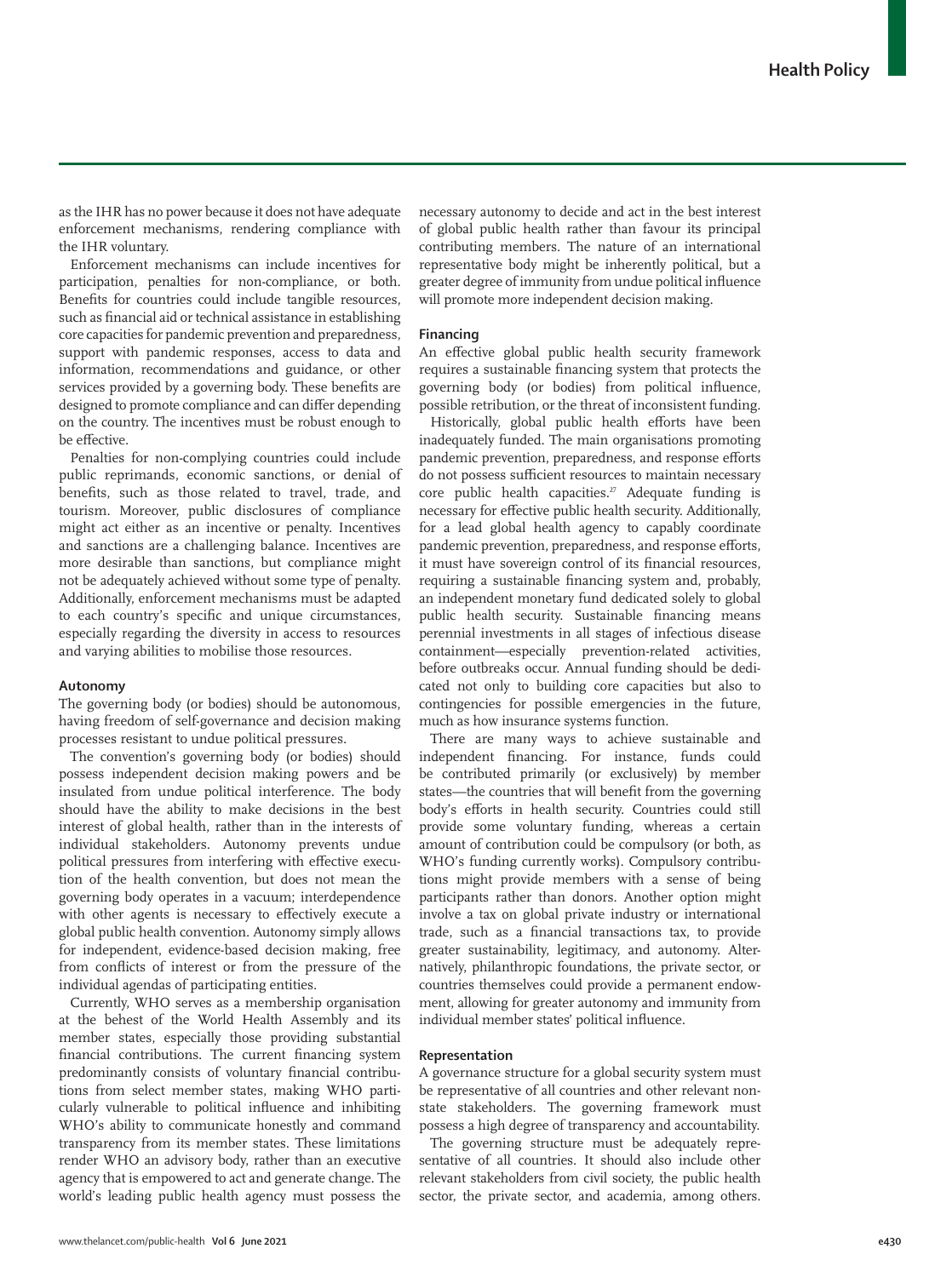Representation creates greater legitimacy for a governing system and promotes receptivity from constituent countries. Representation can be reached in multiple ways. Collective governance by nearly 200 member states might be unwieldy, so the governing body need not include all member countries at all times. For example, governance could be achieved through regional or rotating representative members. For a global public health security system to succeed, current global economic powers, such as the USA and China, should be involved.

Whatever the structure, the governance system for a global public health convention must be transparent and accountable across every level of decision making and action, including, but not limited to, open data sharing thorough independent evaluations of countries' levels of preparedness, in statements about countries' assessed levels of compliance, and in accurately reporting infectious disease monitoring and outcomes.

# **Multisectorality**

A formal pandemic prevention, preparedness, and response system (including governing bodies) must involve multiple sectors at all levels of governance and action. In addition to national governments, participating agents can include the private sector, local governments, and civil society.

Sectors beyond public health should participate in the global public health security system at all levels. The public health sector alone is not enough to effectively prepare the world for a pandemic, nor does it typically have enough influence within countries to gather adequate national support. Many sectors face the consequences of pandemic infectious diseases, and these groups should participate in prevention, preparedness, and response efforts. Public health activities must be reflected in the core functions of an entire national government, not solely the agencies responsible for health.

In addition to national governments, participating stakeholders must include the private sector, philanthropic organisations, global non-governmental organisations, local governments, academia, communities, or nongovernmental organisations operating on the field level. Relevant parties on the national, provincial, and local levels must also be encouraged to participate in these activities. A challenge for a global public health security system involves engaging both the national governments responsible for determining participation in international agreements and the local public health sectors typically responsible for prevention, preparedness, and response-related activities.

# **Commitment**

For a global health security convention to be effective, all relevant parties participating in the system must understand the threat posed by pandemic infectious diseases; accept the gravity of this threat; acknowledge their own responsibility in contributing to effective prevention, preparedness, and response; show a commitment to these efforts; agree to comply with a global convention; fulfil their individual responsibilities to the global contract among nations; collaborate with other parties; and cede some degree of authority to a global governing body, thus permitting that body to effectively coordinate and intervene to prevent, prepare, and respond to infectious disease outbreaks and pandemics.

Relevant stakeholders in a global public health security convention (especially individual countries) must assume some responsibilities for the system to work effectively. All stakeholders must accept the serious threats that pandemic infectious diseases pose to public health, economic security, and global cohesion. Acknowledging the severity of infectious disease outbreaks and the interconnectedness of countries and commiting to act is essential. Countries must, to some extent, acknowledge the collective action necessary for pandemic prevention, even for diseases that they do not yet recognise as a threat.

Countries must also agree to comply with international agreements, cooperate with other parties, and transfer some degree of authority to a global governing body. Sharing sovereignty over some regulatory and enforcement processes and accepting interventions necessary to worldwide public health is essential to provide the designated governing body with the capability to coordinate pandemic prevention, preparedness, and response efforts. Furthermore, countries should be prepared for (and, in some cases, comply with) penalties imposed by such a governing body. Sharing sovereignty should be seen as contributing to a collective effort through a coordinating organisation than as ceding authority.

Finally, individual countries must show national commitments to attaining and maintaining core public health security capacities. Showing this commitment toward preparing for and responding to infectious disease outbreaks can include a range of tangible actions, including enacting legislation, allocating resources, training personnel, and employing preparedness and response strategies. National laws must institutionalise public health security practices to make them sustainable.

# **Discussion**

These recommendations for a global public health security convention include principles of best practices, suggestions for improvements to the current system, and goals for a global agreement. In some aspects, they affirm current practices such as advocating for a single authoritative source for information (as WHO serves currently), with suggestions for associated improvements. In other instances, they advise pragmatic changes or present novel approaches or components to the existing system, such as a more sustainable and politically independent financing system. The aim of this Health Policy was not to identify the specific components of a global public health security system, nor the actions needed to achieve the proposed qualities of such a system. Rather, these recommendations represent the essential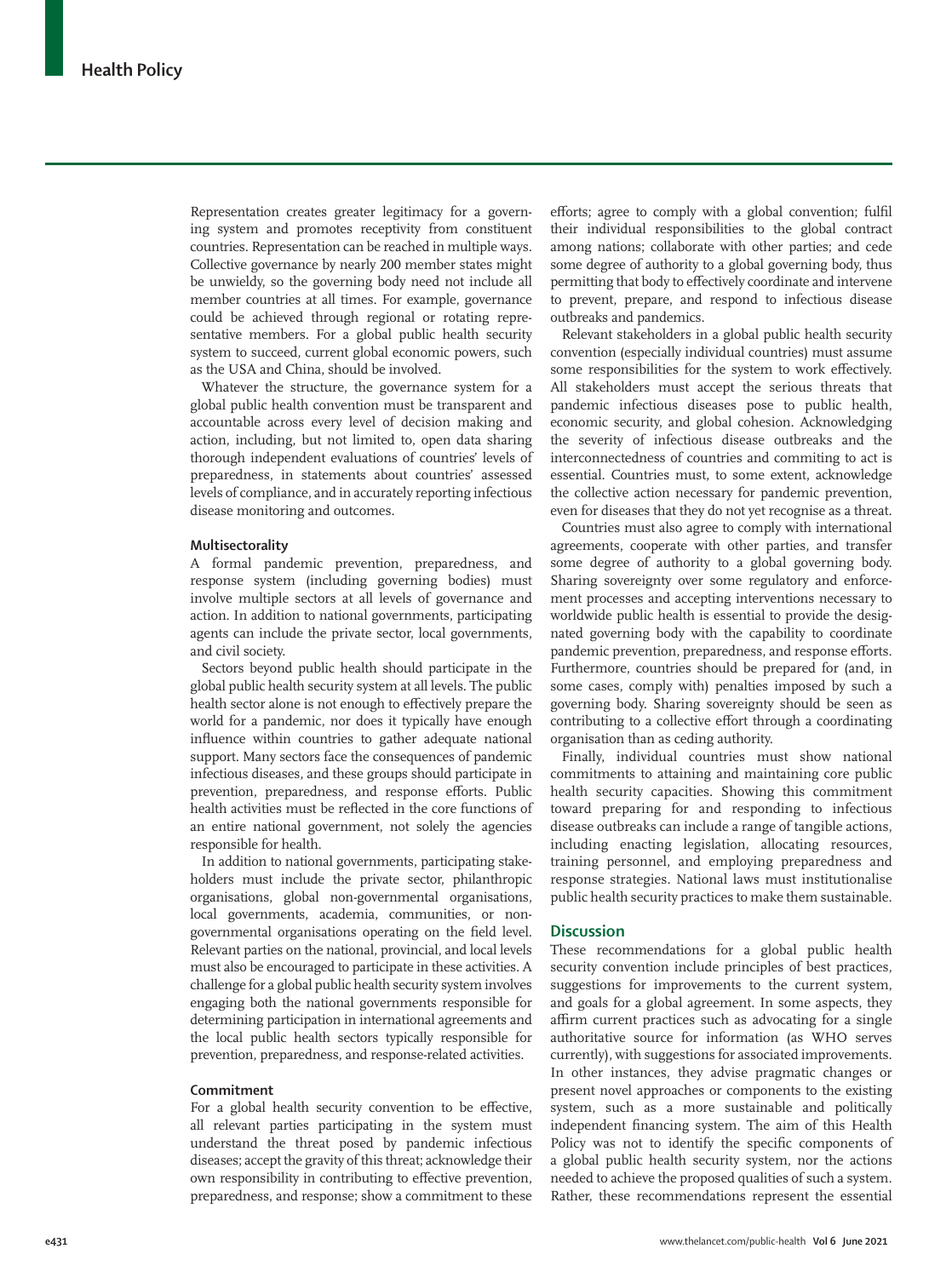qualities needed to build a more robust global system to increase the global ability to prevent, prepare, and respond effectively to infectious disease outbreaks, emergencies of international concern, and pandemics. The specific mechanics of a global public health security system should be determined collaboratively by a larger representative group of key agents and stakeholders.

Implementing many of these recommendations might involve reforming WHO to empower it with specified capacities, or require other (new or existing) agencies to carry out some or all of these duties. The focus of these recommendations is on the authority and duties themselves, not on determining whether WHO would be the appropriate governing agency to execute them. An important first step in actualising these recommendations involves assembling an invested alliance. Stakeholders working towards improving the global public health security system must clearly communicate the benefits of an effective public health framework to garner support. The absence of political will presents a substantial barrier to global investment in health. Creative messaging about the consequences of inaction and the cost savings provided by effective global public health security is necessary to reach these goals. In particular, a refocused global health security movement should engage powerful political and financial entities, known champions of global health, and other prominent voices of influence including religious and local leaders, celebrities, and the media.

Constructing a better global public health security framework does not require duplicating efforts that have already been made. Reform can build on the IHR and on existing multilateral systems that reflect some of the principles highlighted in the proposed recommendations. Although the limits of the IHR have been examined at length elsewhere, $2,12,28-33$  the merits of this governance instrument are well established. The IHR provides a foundation with important attributes of an effective global health system, including public health capacity building, evaluation, and cooperation. A global public health convention should include robust compliance mechanisms, improved global public health security regulations, and the authority, autonomy, and resources to implement them.

This process of reforming the existing agreements to ensure compliance with international health security regulations will face a number of challenges, including different international, national, and subnational politics; jurisdictional authorities; scarcity of resources; and other factors related to the interests of individual countries. Despite the dire human and economic consequences of the COVID-19 pandemic, some countries' self-interest and cost-benefit analyses might preclude investment in prevention, preparedness, and response activities. International politics and the global political climate, including a growing nationalism movement in some regions of the world, can also present challenges to enacting a unified agreement on global health security. Anti-science, anti-democratic, and isolationist thinking are also threats to global cooperation. Engaging the major global powers might also prove challenging.

# **Conclusion**

The COVID-19 pandemic clearly exposed how the existing global health infrastructure failed the world when it was needed most, with devastating human and economic consequences. However, with crisis comes opportunity. The lessons learned from the COVID-19 pandemic response efforts present a unique chance to reevaluate, refocus, and revise the current global public health security system. Identifying the target principles of a convention is only the first step. Ensuing steps must establish the specific policy systems and operational structures needed to actualise these principles. Subsequent actions must then determine the mechanisms to effect these changes, and then work to implement them. The pandemic has captured the world's attention and awakened political leaders to the threat of pandemic infectious disease. The current crisis could spark transformation in the way the world manages health security prevention, preparedness, and response efforts.

# **Contributors**

JHD, JSz, JSa, AL, KM, and JNB (operational team) did the qualitative study that is the basis for these recommendations and were responsible for concept and writing. JHD, AL, KM, and JNB led the collection and organisation of experts' input for the recommendations. All other coauthors provided input on the recommendations through interviews with the operational team and a group roundtable discussion. The operational team prepared the current manuscript for publication. All authors reviewed the manuscript and provided feedback and edits. All authors approved the final manuscript and the decision to submit for publication.

#### **Declaration of interests**

MW and JSa are full-time employees of the AIDS Healthcare Foundation. JSz was awarded a grant by the AIDS Healthcare Foundation to complete this study. JSz has received renumeration for consulting services with Sandzo Pharmaceuticals. JZ has received grants from AbbVie, AIDS Healthcare Foundation, Gilead Sciences, Janssen Therapeutics, and Merck & Co. All other authors declare no competing interests.

#### **Acknowledgments**

The AIDS Healthcare Foundation provided financial support for this project. We thank Daniel Bausch, Julio Frenk, Laurie Garrett, Ashish K Jha, Ricardo Baptista-Leite, Barry N Pakes, Esther M Passaris, Carl Reddy, Jaime Sepulveda, Donna E Shalala, and Kirit Premjibhai Solanki for their input into the recommendations.

#### **References**

- 1 WHO. International Health Regulations, 3rd edn. Geneva: World Health Organization; 2005. https://www.who.int/publications/i/ item/9789241580496 (accessed Nov 21, 2020).
- 2 Gostin LO, Katz R. The International Health Regulations: the governing framework for global health security. *Milbank Q* 2016; **94:** 264–313.
- Gostin LO, DeBartolo MC, Katz R. The global health law trilogy: towards a safer, healthier, and fairer world. May 15, 2017. https://scholarship.law.georgetown.edu/facpub/1981 (accessed Nov 21, 2020).
- 4 Hardiman MC. World Health Organization perspective on implementation of International Health Regulations. *Emerg Infect Dis* 2012; **18:** 1041–46.
- UN. Protecting humanity from future health crises: report of the High-Level Panel on the Global Response to Health Crises. New York, NY: United Nations, 2016. https://digitallibrary.un.org/ record/822489 (accessed Nov 21, 2020).